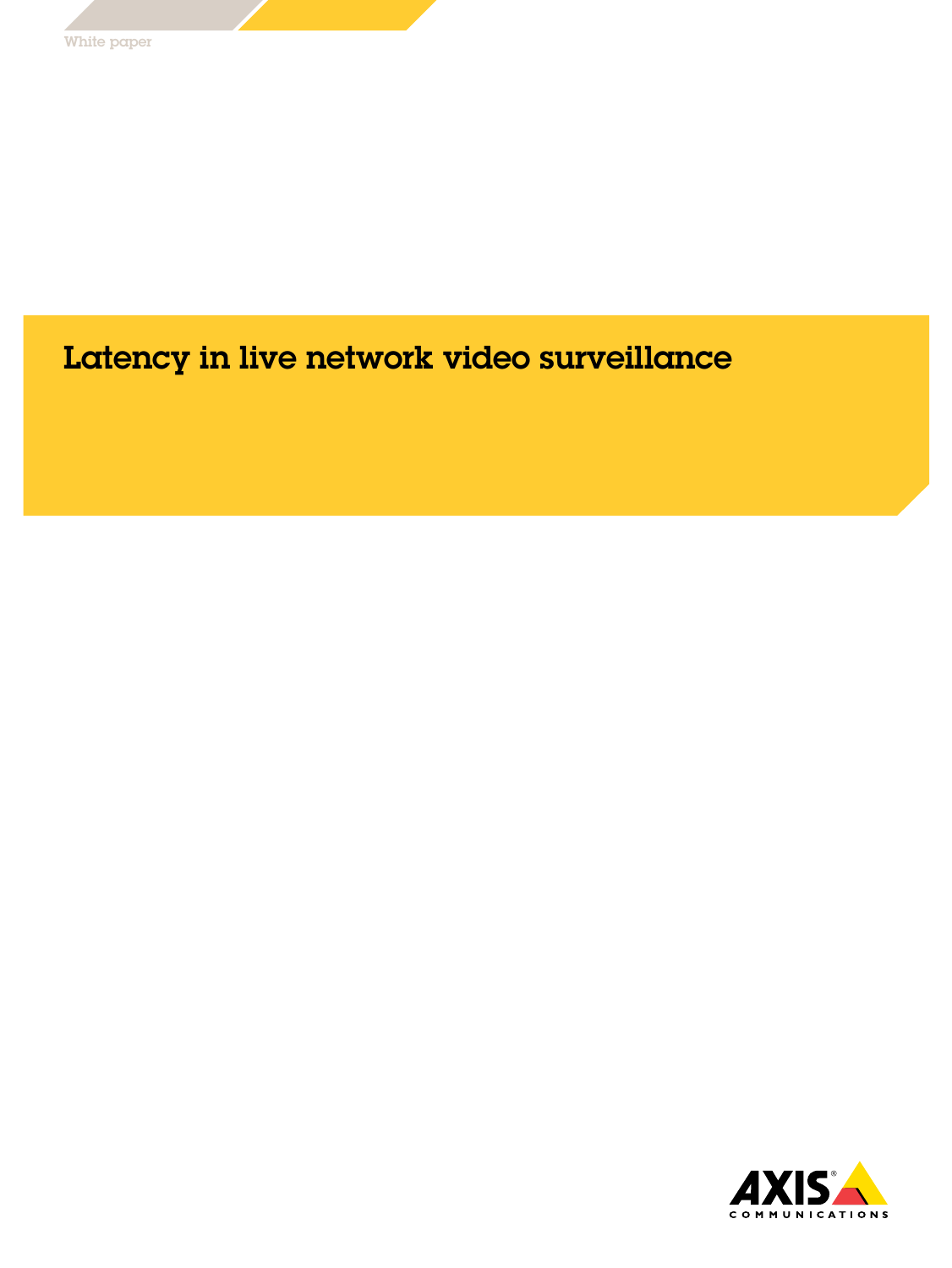# Table of contents

| 1.                                     | Introduction                           | 3  |  |  |  |
|----------------------------------------|----------------------------------------|----|--|--|--|
| 2.                                     | What is latency?                       | 3  |  |  |  |
| 3.                                     | How do we measure latency?             | 3  |  |  |  |
| 4.                                     | <b>What affects latency?</b>           | 4  |  |  |  |
| 4.1                                    | Latency in the camera                  | 4  |  |  |  |
|                                        | 4.1.1 Capture latency<br>4             |    |  |  |  |
|                                        | 4.1.2 Latency during image enhancement | 4  |  |  |  |
|                                        | 4.1.3 Compression latency              | 5  |  |  |  |
|                                        | 4.1.4 Buffer latency                   | 5  |  |  |  |
|                                        | 4.1.5 Audio latency                    | 6  |  |  |  |
| 4.2                                    | Latency in the network                 | 6  |  |  |  |
|                                        | 4.2.1 The infrastructure               | 6  |  |  |  |
|                                        | 4.2.2 Video stream data amount         | 7  |  |  |  |
|                                        | 4.2.3 The transmission protocols       | 7  |  |  |  |
| 4.3                                    | Latency on the Client side             | 8  |  |  |  |
|                                        | 4.3.1 Play-out buffer                  | 8  |  |  |  |
|                                        | 4.3.2 Audio buffer                     | 8  |  |  |  |
|                                        | 4.3.3 Decompression                    | 8  |  |  |  |
| 4.3.4 Display device refresh rate<br>8 |                                        |    |  |  |  |
| 5.                                     | <b>Reducing latency</b>                | 8  |  |  |  |
| 5.1                                    | Camera side                            | 9  |  |  |  |
| 5.2                                    | Network                                | 10 |  |  |  |
| 5.3                                    | Client side                            | 10 |  |  |  |
| 6.                                     | Conclusion                             | 10 |  |  |  |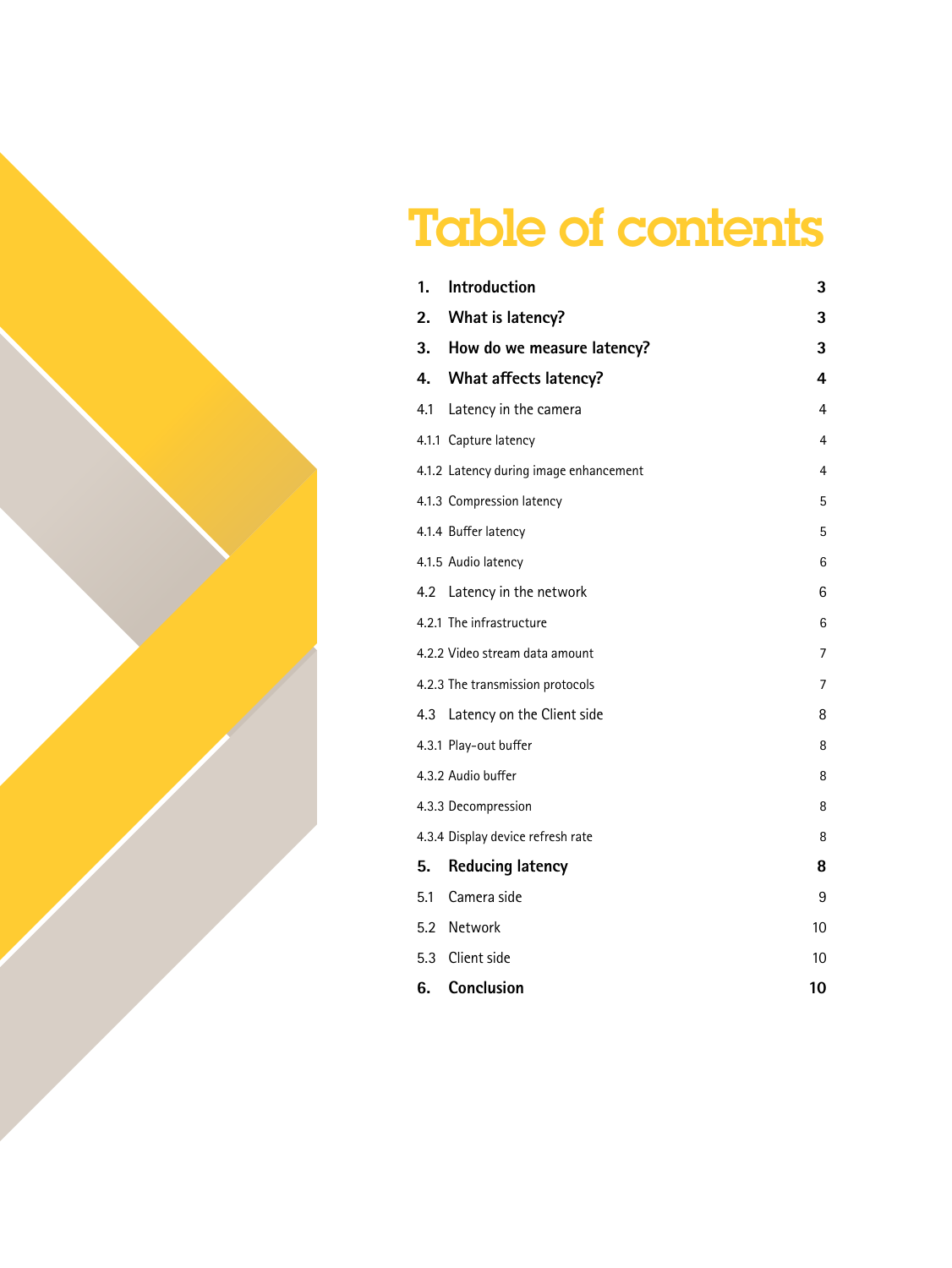## 1. Introduction

In the network video surveillance context, latency is the time between the instant a frame is captured and the instant that frame is displayed. This is also called end-to-end latency or sensor-to-screen latency. This transporting process includes a long pipeline of steps. In this white paper we will try to dissect these steps. We will first look into those which will affect latency and finally give recommendations in how to reduce latency.

## 2. What is latency?

The definition of latency depends on the context, where there will be variations in the meaning. In network technology, latency is commonly perceived as the delay between the time a piece of information is sent from the source and the time the same piece of information is received at its final destination.

This paper discusses latency in network video surveillance systems. Here we define latency as the delay from when an image is captured by a camera until it is visible on a video display. There are several stages required in this process: capture, compress, transmit, decompress and display of the image. Each stage adds its own share of delay, which together produces the total delay, which we call end-to-end latency. This end-to-end latency can be divided into 3 major stages impacting the total system latency:

- 1. Latency introduced by the camera (image processing / encoding latency)
- 2. Latency introduced by the network (transmission latency)
- 3. Latency introduced by the receiver side (client buffer, decoder latency, and display latency).

Each of these latencies needs to be considered when designing the video solution in order to meet the latency goal of the video surveillance system.

## 3. How do we measure latency?

Latency is usually expressed in time units, e.g., seconds or milliseconds (ms). It is very hard to measure exact latency as this will require the clock on the camera and the display device to be synched exactly. One simple way (with reservation for minimum deviation from the exact values) is by using the timestamp overlay text feature. This method measures the end-to-end latency of a video surveillance system that is, the time difference between the capture of one image frame in the lens to when that same frame is rendered on a monitoring device.

Note that this method will produce a possible error of up to one frame interval. The possible error of one frame interval depends on the fact that the timestamps used to calculate the latency are only collected at frame capture. We will therefore only be able to compute the latency with the factor of the frame rate. Hence, if we have a frame rate of 25 fps, we can calculate the latency as a multiple of 40 ms. If we have a frame rate of 1 fps, we can calculate the latency as a multiple of seconds. This method is therefore not recommended for low frame rates.

- > Turn on timestamp in the overlay by using (%T:%f)
- > Place the camera in an angle so it captures its own live stream output
- > Now take snapshots of the live stream output to compare the time difference between the time displayed in original text overlay and the time displayed in the screen loop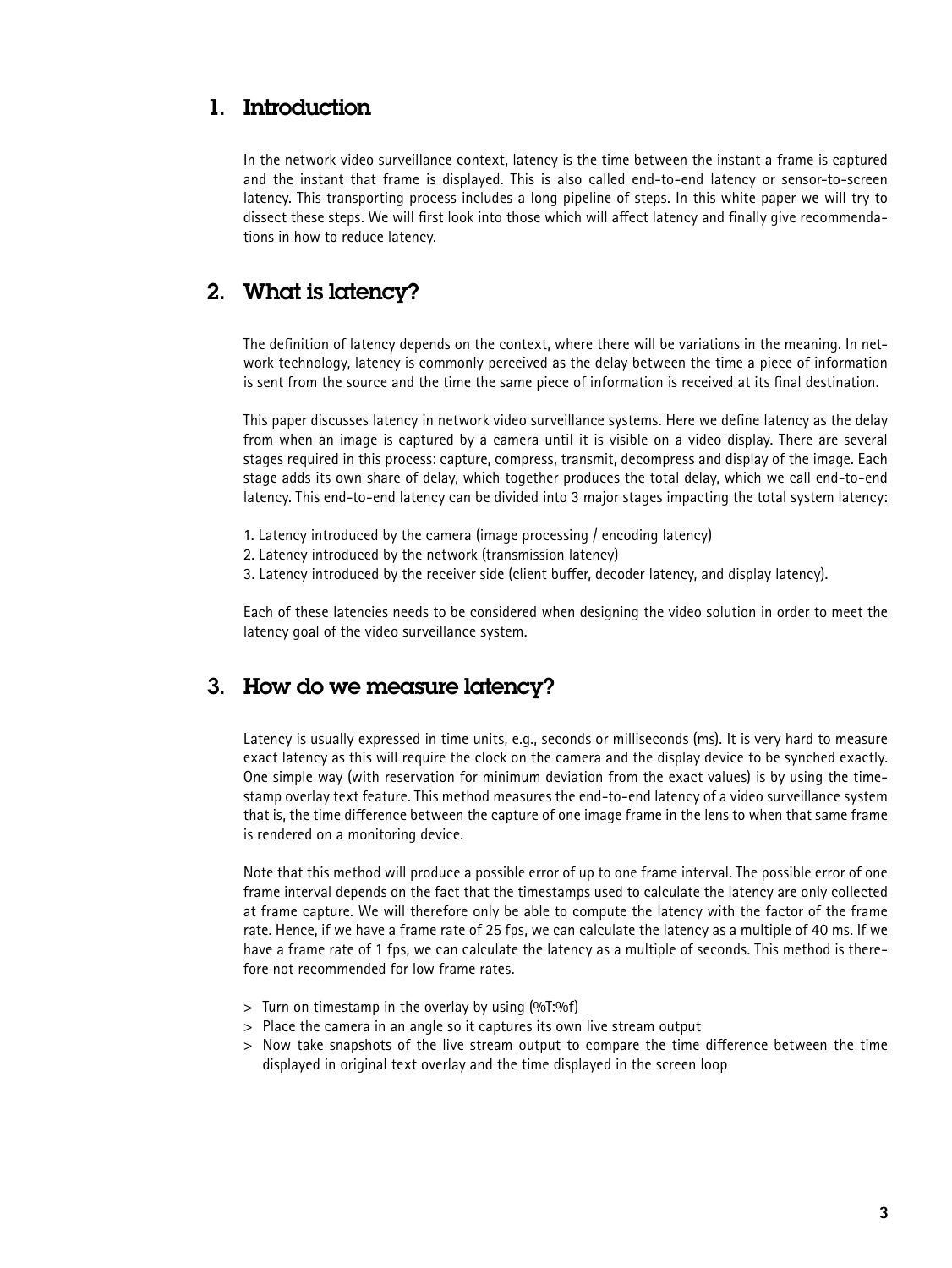

From the picture above you can see the time difference is 460 ms - 300 ms which gives us an end-toend latency at 160 ms.

## 4. What affects latency?

#### **4.1 Latency in the camera**

#### **4.1.1 Capture latency**

Let us take a look inside the video camera. Images are made from pixels captured by the camera sensor. The capture frequency of a sensor defines how many exposures the sensor delivers per time unit, i.e. how many frames/ number of images it can capture per minute. Depending on which capture rate you choose you will have different capture latency. By setting the capture rate to 30fps, meaning the sensor will captures one image/frame every 1/30 th of a second, you are introducing a capture latency of 33.3 ms.

#### **4.1.2 Latency during image enhancement**

After capturing the raw image, each image frame will go through a pipeline of enhancement processing. These steps, such as de-interlacing, scaling and image rotation, will add latency. The more enhancement you want, the higher the cost in latency in the camera. At the same time the enhancements also affects the total data being produced, leading to effects in the network latency. Below are a few parameters that will affect latency.

#### **Image rotation**

Rotation of the video stream to either 90° or 270° degrees adds an additional load to the encoding processor. The pixels will have to be rearranged and buffered before they are sent to the decoder, causing delay.

#### **Resolution**

Higher resolution means more pixels for the processor to encode; the increase in processing time for a higher resolution vs a lower resolution is balanced by a faster processing unit in high resolution cameras and thus usual insignificant. But higher resolution does result in more data per frame. i.e., more packets to be transmitted. In a network with limited bandwidth it might lead to delay during transmission which in turn will lead to the need of larger buffer at the receiver side, causing longer latency.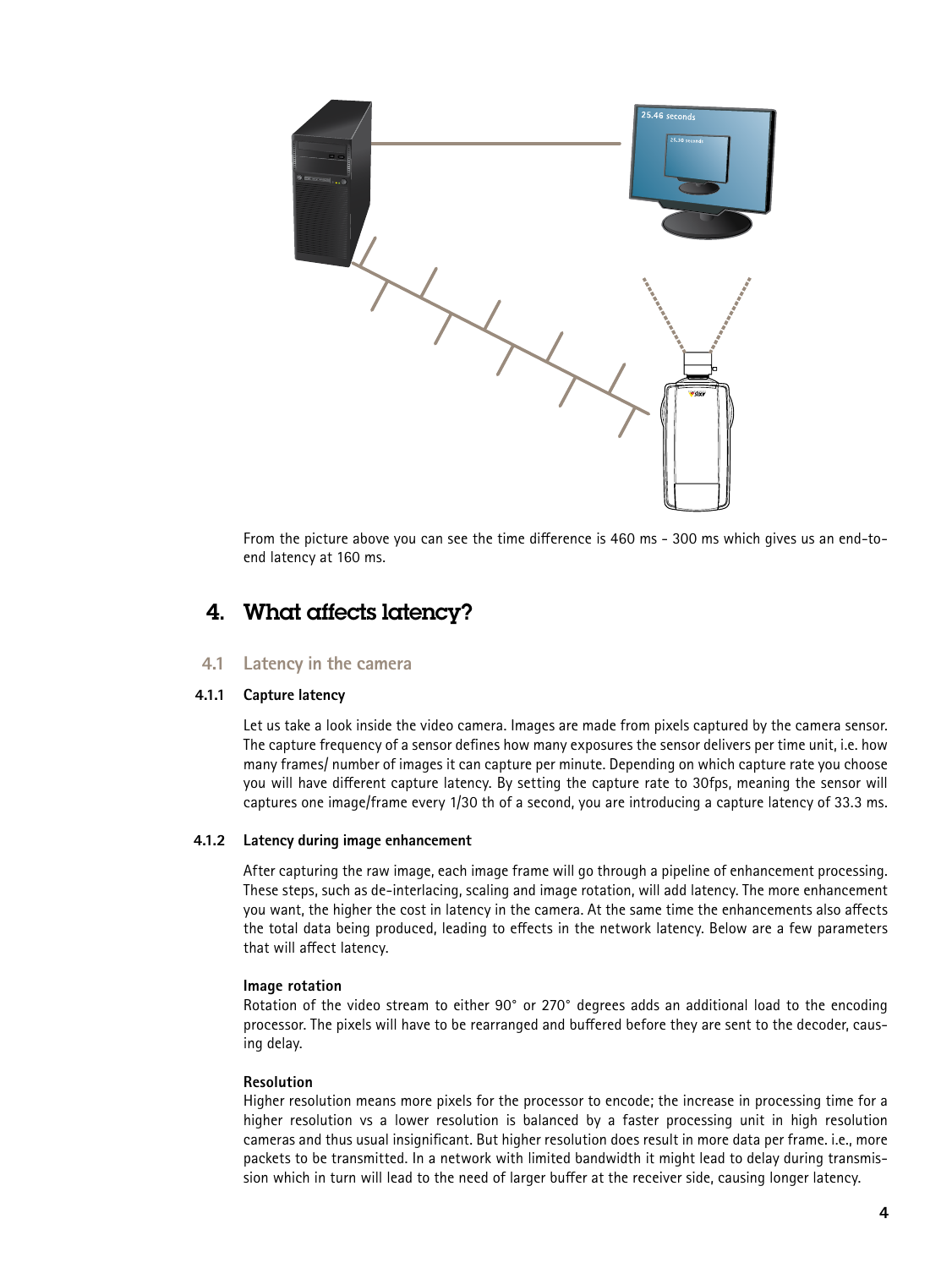#### **Multiple streams**

If more than one kind of stream is requested from the camera (different frame rates or resolutions), the processing of an additional kind of stream will add latency as all streams must be encoded by the same processor.

#### **4.1.3 Compression latency**

After the image has been processed it will be encoded to compress the amount of data that need to be transferred. Compression involves one or several mathematical algorithms that remove image data. This takes time depending on the amount of data to process. The delay introduced in this step is called compression latency.

There are three aspects of compression that will affect latency.

#### **Complexity of Compression algorithms**

More advanced compression algorithm will produce a higher latency. H.264 is a more advanced compression method than MJPEG, but the difference in latency during encoding is only a matter of a few microseconds. On the other hand, on the decoding site the variation may be bigger. (The H.264 data stream produced by Axis video products requires the decoder to buffer at least one frame, while MJPEG decoding requires no buffer.)

#### **Effectiveness of the compression method**

Most common encoding schemes used in Axis cameras are MJPEG and H.264. Both MJPEG and H.264 introduce latency in the camera. H.264 is a compression encoding that, when applied, minimizes the throughput of a video stream to a greater extent than when compared with MJPEG. Which means using H.264 will produce fewer data packets to be sent through the network, unpacked and rendered in the receiver end. This will, of course, have a positive effect on reducing the total latency.

#### **The choice of bitrate**

Video compression reduces video data size. However, not all frames will be the same size after compression. Depending on the scene, the compressed date size can vary. In other words, the original compressed data is streams of Variable Bit Rate (VBR), which result in variable bitrate being outputted into the network. One needs to take the constraints of the available network such as bandwidth limitations into consideration.

The bandwidth limitations of a streaming video system usually require regulation of the transmission bit rate. In some encoders, the choice of VBR and Constant Bite Rate (CBR) is presented. By choosing CBR you will guarantee the network receives a limited amount of data so it will not be overloaded, leading to network delay and the need of a larger buffer in the receiver end further on in the system.

In Axis cameras, choosing H.264 will provide you the choice to select CBR or VBR. From firmware 5.60 the choice is between Maximum Bit Rate (MBR) and VBR. However, Axis has always recommended using networked video with VBR where the quality is adapted to scene content in real-time. It is not recommended to always use CBR as a general storage reduction tool or fix for weak network connections, since cameras delivering CBR video may be forced to erase important forensic details in critical situations.

When choosing a compression method one should take all three aspects mentioned above into consideration. On one hand an advanced encoding algorithm will take longer time to encode and decode, on the other hand it will reduce the data volume being sent through the internet, which will in turn shorten transition delays and reduce the size of receiver buffer.

#### **4.1.4 Buffer latency**

Because images are handled one frame at a time, only a limited amount of data can be compressed at a time, short-term buffers between the processing stages are sometimes needed. These buffers also contribute to the latency in the camera.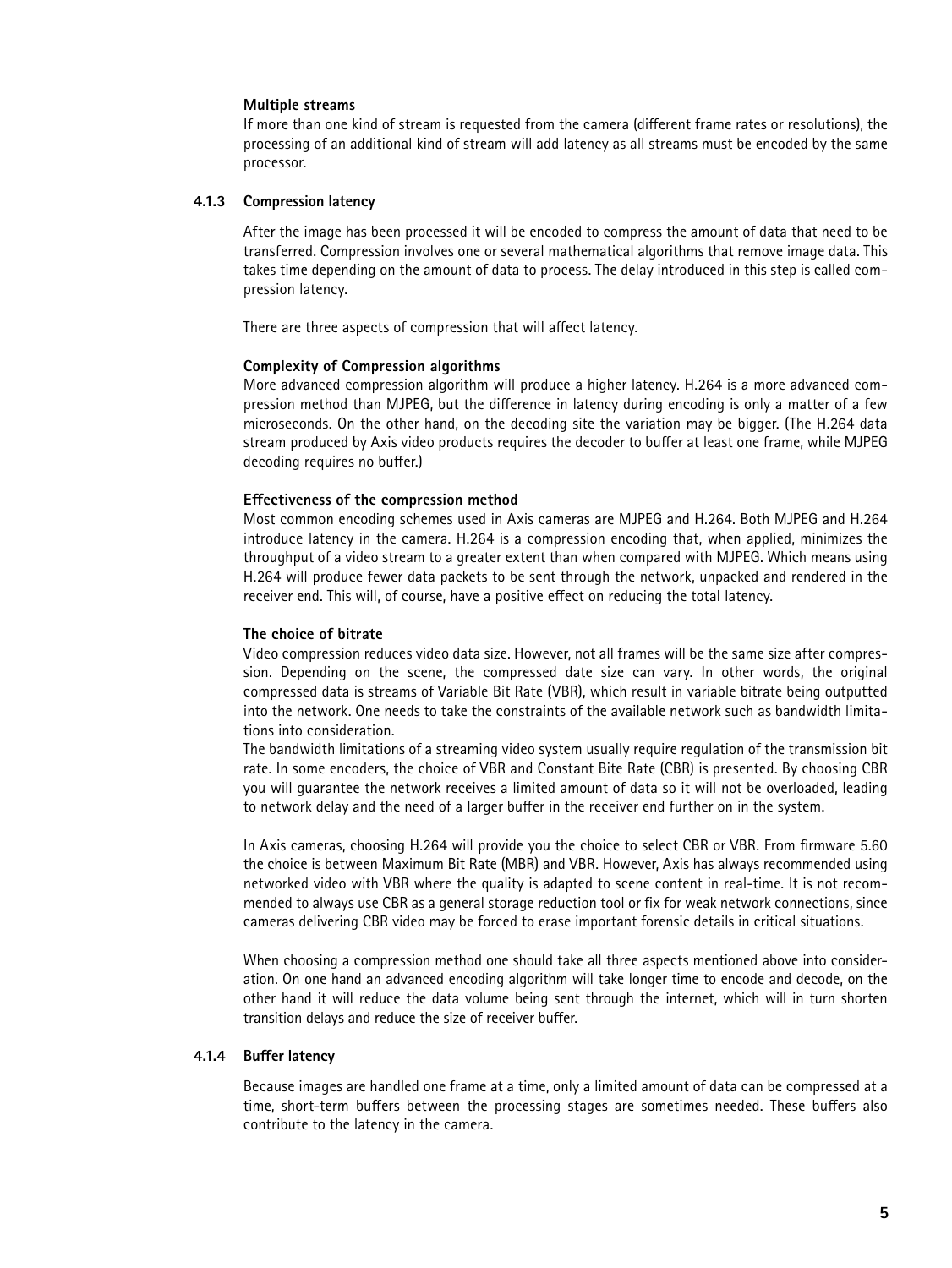#### **4.1.5 Audio latency**

In some cases the video stream is accompanied by audio. The audio encoder needs to wait for a certain amount of samples before a block is available to begin the encoding of audio adding additional delay in the camera side. The sample rate and block size is different in different audio encoding algorithms.

#### **4.2 Latency in the network**

After the image is captured, processed and compressed, the video data will travel through a network before it reaches the client side for rendering. To understand how the network will affect latency we need to first understand some basic concepts in video networking, namely the definition of Bandwidth, Throughput and Bitrate. Seen in the picture below if we imagine the link/network between the camera and the monitor to be a pipe, then the Bandwidth is how thick that pipe is. The Throughput measures how much data actually comes through the pipe per time unit. The Bitrate is how much data is being carried out to the pipe per time unit.

#### *Basic concepts: Bandwidth, Throughput and Bitrate*



Network latency is proportional to bitrate and inversely proportional to bandwidth.

The Bandwidth is how much data the network between the camera and the monitor can potentially handle. It is the maximum capability of your link. It depends on the length and the infrastructure of the link, i.e. switches, routers, cables, proxies, etc. If we increase the capacity of the network, more data will be able to pass through, leading to lower latency.

The Throughput is the actual achieved speed of your data transfer. It depends on if you are sharing the link with others. It depends also on the electromagnetic interference on the cables in the link, as well as the QoS configured on the ports that may cap throughput.

Bitrate is the number of data in bits that are processed per unit of time. In video surveillance, bitrate is defined by the amount of data generated by the camera to send through the network per unit of time. The bitrate depends on many factors; it depends very much on the filmed scene, the processing done in the camera and the video stream settings. When the camera is producing more data to be transmitted, you can expect higher network latency if the bandwidth is limited.

The total latency in the network depends on three major factors. The infrastructure of the link between the camera and the video viewing device which determines the bandwidth, the amount of data produced of the camera which determines the bitrate, and the choice of transmission protocol.

#### **4.2.1 The infrastructure**

The network is the most unpredictable source of the end-to-end latency. Switches, routers, cables, proxies…everything in the network between senders to receiver will affect the total end-to-end latency. In a local area network, the latency in the network could be only a few ms, which is insignificantly low and can be ignored. However, if the video stream is to be transmitted over the internet with unspecified routes, the network latency will be hard to predict and could in many cases be the main contributor to the end-to-end latency.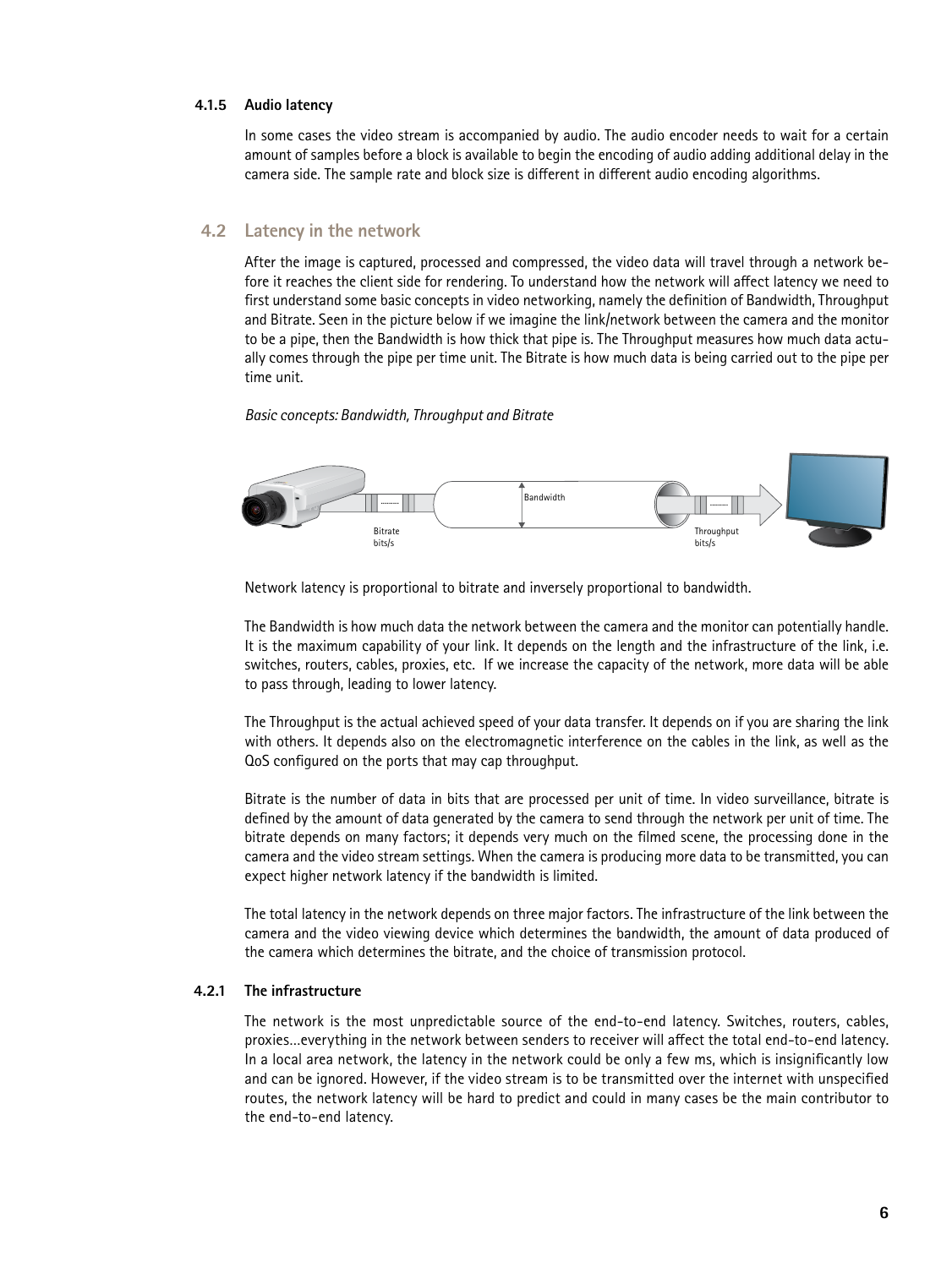With careful network management and bandwidth allocation, the unpredictable factors in the network latency can become more predictable. The link between the camera and view device needs to have a guaranteed throughput. In a LAN (Local Area Network), this could be done by making sure there are as few hops as possible in the link. The link should not by shared with other traffic such as Voice over IP (VoIP) or other protocols that will be prioritized over video by default, or other demanding services that will overload the link. If the link is over a WAN (Wide area network), the QoS needs to be guaranteed in each hop, i.e. routers and switches. This can also be accomplished by leasing a point-to-point route through your local internet provider. Below is a list of things that affect the throughput.

| Configurable                                                            | Cost-related                                                   |
|-------------------------------------------------------------------------|----------------------------------------------------------------|
| Overhead of the package (protocol-dependent ex-<br>ample: V-LAN header) | Processor speed and port buffer of the switches and<br>routers |
| Proxies and firewalls                                                   | Cable type or wireless                                         |
| QoS of each link in the whole route                                     |                                                                |
| Burst mode or not. Enabled $\Rightarrow$ higher speed                   |                                                                |
| MTU - the size of the video payload                                     |                                                                |

#### **4.2.2 Video stream data amount**

As mentioned in the previous chapter, which image enhancement and compression method is selected in the camera also affects the network latency, since they affect the amount of video data being produced. Sending a smaller amount of data will clearly take less time.

#### **4.2.3 The transmission protocols**

The video frames from the camera are passed on to a transport protocol application, usually RTP or HTTP. Transmission to the rendering client is done over an IP network. The transmission is either through reliable TCP, which is a connection-oriented protocol, with re-transmission for lost data packets or though UDP, which is a simpler protocol that does not guarantee delivery and provides no facility for retransmission of lost packets.

In Axis cameras, there are the following options when choosing to encapsulate the encoded data stream for transmission. Recommendations on which encapsulation to use are also listed in the table.

| <b>Topology</b>                                                         | Recommended Axis video packets encapsulation modes |
|-------------------------------------------------------------------------|----------------------------------------------------|
| LAN / fewer hops and directly managed nodes                             | MJPEG / HTTP / TCP                                 |
| LAN / fewer hops and directly managed nodes                             | H.264 or MJPEG / RTP / RTSP / HTTP / TCP           |
| LAN / fewer hops and directly managed nodes                             | H.264 or MJPEG / RTP / RTSP / TCP                  |
| WAN / several hops where you do not have full<br>control over the nodes | H.264 or MJPEG / RTP / Unicast / UDP               |
| WAN / several hops where you do not have full<br>control over the nodes | H.264 or MJPEG / RTP / Multicast / UDP             |

Normally it will take longer to transport a packet using TCP than through UDP, because of the extra connection setup, the acknowledgement messages, and re-transition of packages when a loss is detected. On the other hand, with UDP the user will experience artefacts or interruption in the video stream when packets are lost on the way. TCP will yield jitter on packet loss, UDP will yield artefacts and/ or interruptions on packet loss. If data loss and temporary quality degradation is acceptable, the UDP could be a choice for networks with low bandwidth.

If you are using TCP, there will be more packets to be sent; to support this you need a better bandwidth. If you know there is a lot of congestion in the network, then select UDP as your transmission protocol. Since packet loss is accepted, at the same time it will also lead to packet loss resulting in lower quality of image.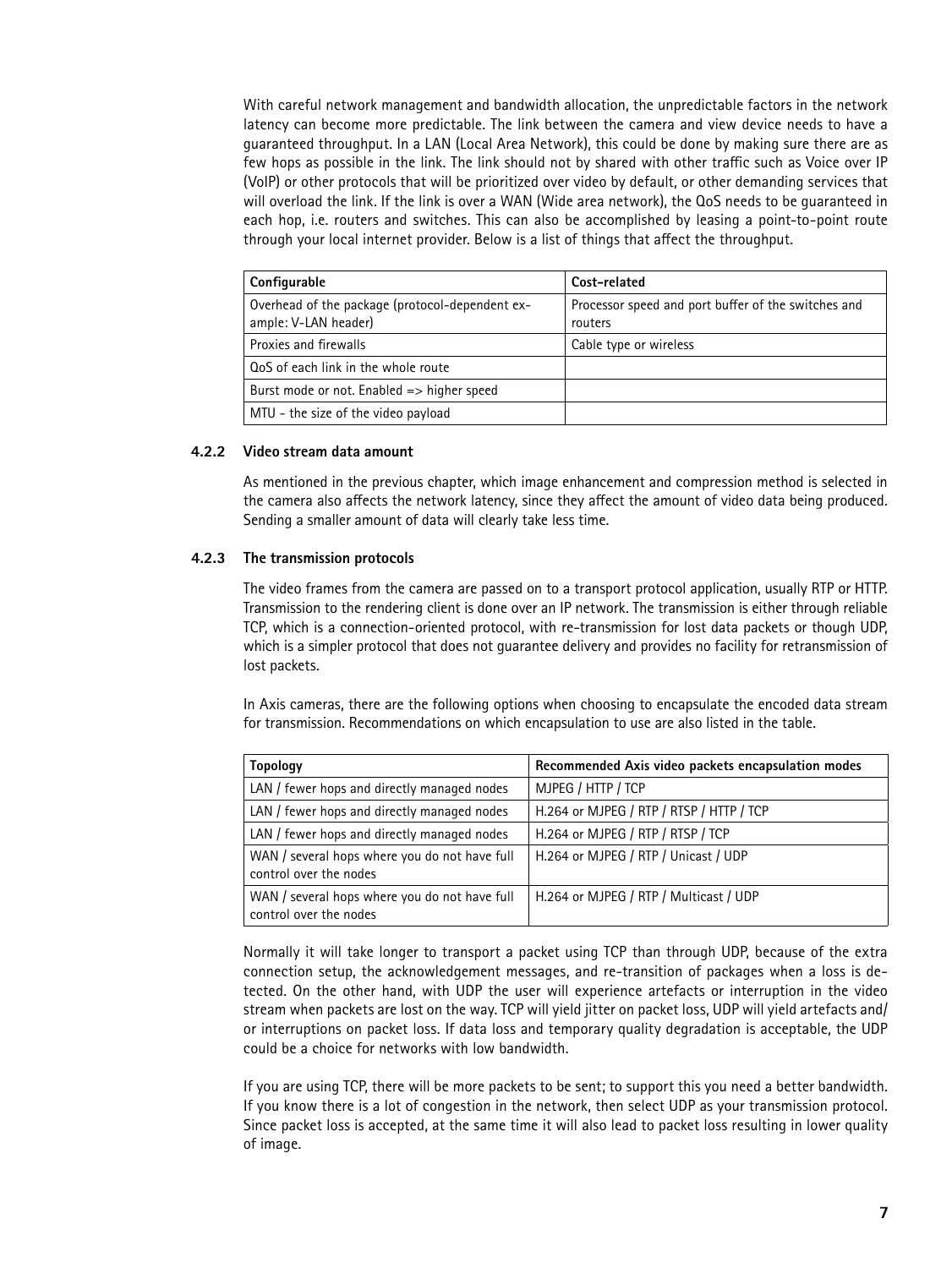#### **4.3 Latency on the Client side**

After the video is received on the client side of the video system, it is unpacked, reordered and decoded and a media player is used to render the video. Each step also contributes to the total latency generated on the client side. The computer itself plays an important role in the overall client side latency. The CPU capacity, the operative system, the network card and graphic card also affects the outcome of latency. Usually MJPEG is the method with lowest decoding and display latency because data can be drawn on screen as they arrive because there are no time codes. H.264 and other video compression standard assign time codes to each picture and require them to be rendered accordingly.

#### **4.3.1 Play-out buffer**

Real networks are often very large and complicated, with bursting traffic behavior and packets arriving in different orders. To compensate for variations introduced by network transport, a buffer is used on the client side. It makes sure that the packets get into the right order and buffers enough data so the decoder doesn't "starve"; uniformed frame rate is displayed in the viewer. This buffer is often called play-out buffer or jitter buffer. When used, this buffer contributes to relatively high latency in the client side.

It is important to stress that different viewer applications have different play-out buffer size. With VLC the default play-out-buffer is set to 20 ms, Quicktime 5 sec. In most viewers, the buffer size could be changed. But it is important to keep in mind that reducing the buffer will increase jitter. The user needs to find the balance between jitter and tolerable latency.

#### **4.3.2 Audio buffer**

In playback, audio streaming is also more sensitive to hiccups or delays than video streaming. A single delayed audio packet generates an annoying crack in the soundtrack. The audio has to be lip-synchronized with the video. This requires the need to set up a large play-out buffer when video is accompanied with audio. This will of course increase the end-to-end latency.

#### **4.3.3 Decompression**

The next source of latency is the time required for the decompression process. Depending on what encoding method is used, the decoding will vary in time. The decoding latency depends very much on what hardware decoder support is present in the graphic card. It is usually faster to decode in hardware than in software. Generally, H.264 is harder to decode than MJPEG. When it comes to decoding in H.264, the latency also depends on the profile chosen in the encoding phase. Base is the easiest to decode; main and high will take longer. The H.264 data stream produced by Axis video products requires the decoder to buffer at least one frame.

#### **4.3.4 Display device refresh rate**

The display device's refresh frequency also plays an important role. For TV the refresh rate could be up to 1 sec. For computer monitor frames the refresh rate is around 14-15 ms, whereas special gaming monitors have a refresh rate of 4-5 ms.

## 5. Reducing latency

It is important to keep in mind that designing a system to meet low-latency goals will require other tradeoffs. The user needs to decide what the acceptable latency is and find the optimum balance between video quality and cost of the surveillance system. It is either decrease video quality or invest in better hardware and software solutions. With this in mind, there are a few simple recommendations to reduce the end-to-end latency.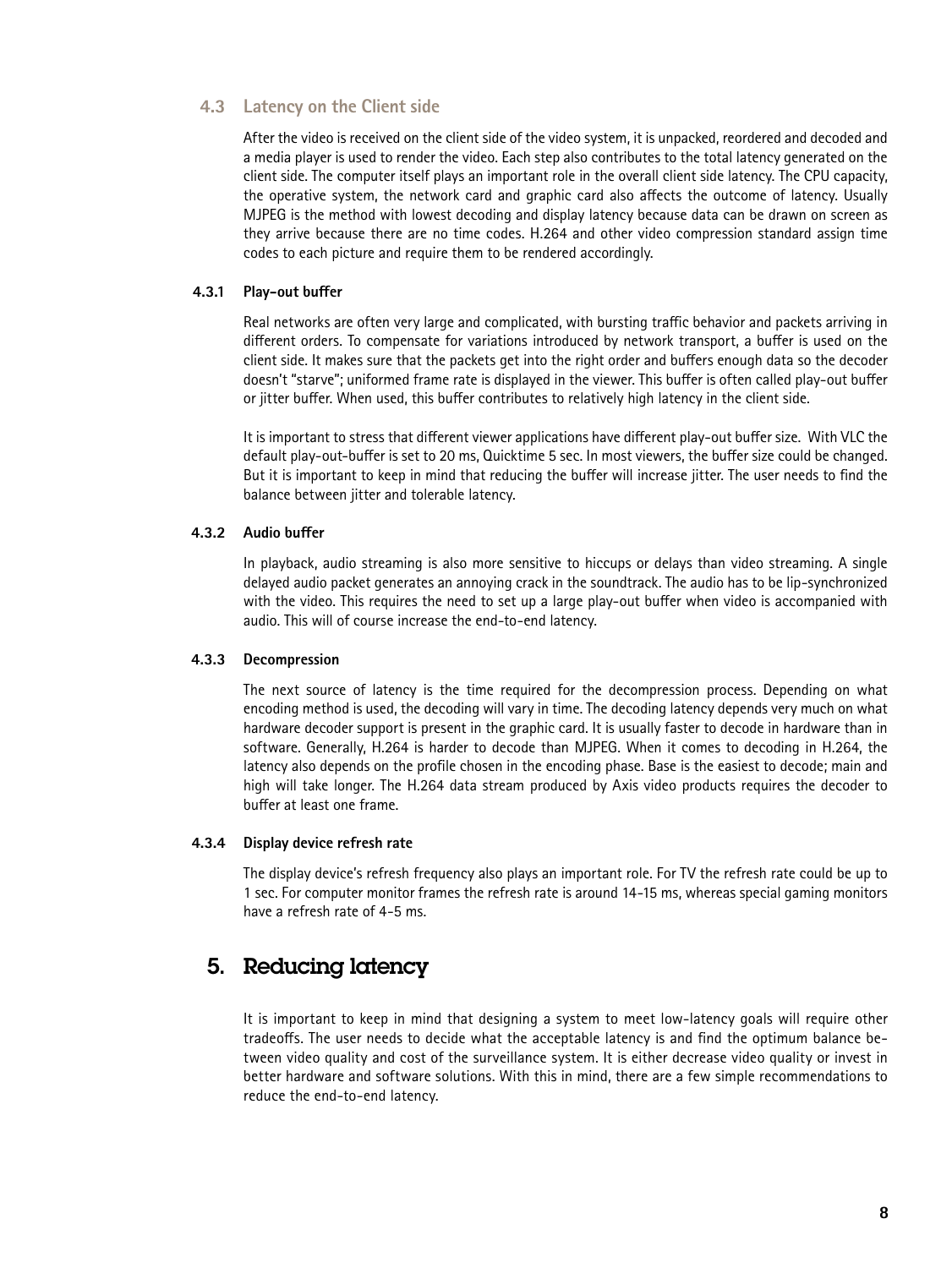#### **5.1 Camera side**

#### **Resolution**

Choose a lower resolution if possible. Higher resolution implies more data to be encoded, this may lead to higher latency.

#### **Enhancements**

Image enhancements (rotating, de-interlacing, scaling, etc.) may also add latency. Reduce these enhancement will reduce latency.

#### **Encoding**

Make sure the encoder provides the level of control over latency that your system requires. There needs to be a balance between the amount of data and the capacity of network infrastructure. If the video is sent through a network with limited bandwidth, choose H.264 as the encoding method. This will lead to lower bitrate due to harder compression. Choose baseline profile if the network can manage the bitrate, as baseline will be easier to encode and decode. Motion JPEG is better from a latency standpoint if the network can handle the  $~10$  times higher bitrate.

#### **Number of streams**

Limit the number of streams from camera with different settings. Each unique combination of settings such as resolution, frame rate and compression will required its own individual encoding process, adding load to the processor, causing delay.

#### **Frame rate**

Use as high frame rate as possible. As frames are encoded and decoded one frame at a time the buffers will delay at least one frame. With higher frame rates the delays caused in buffers will be reduced. For a stream with 30 fps, each frame will take 1/30 of a second to capture. We can then expect a latency of 33 ms in buffers. For 25 fps we will have a delay of 40 ms.

#### **Audio**

Audio needs a higher playback buffer leading to longer latency if lip-synch is required with the video. By removing audio, you will remove an appreciable amount of latency.

#### **Bitrate**

To reduce the latency in the camera we need to reduce the amount of data being generated, and outputted onto the link to be transferred to the other end for viewing. All boils down to the bitrate the camera generate.

*Factors that affect bitrate*

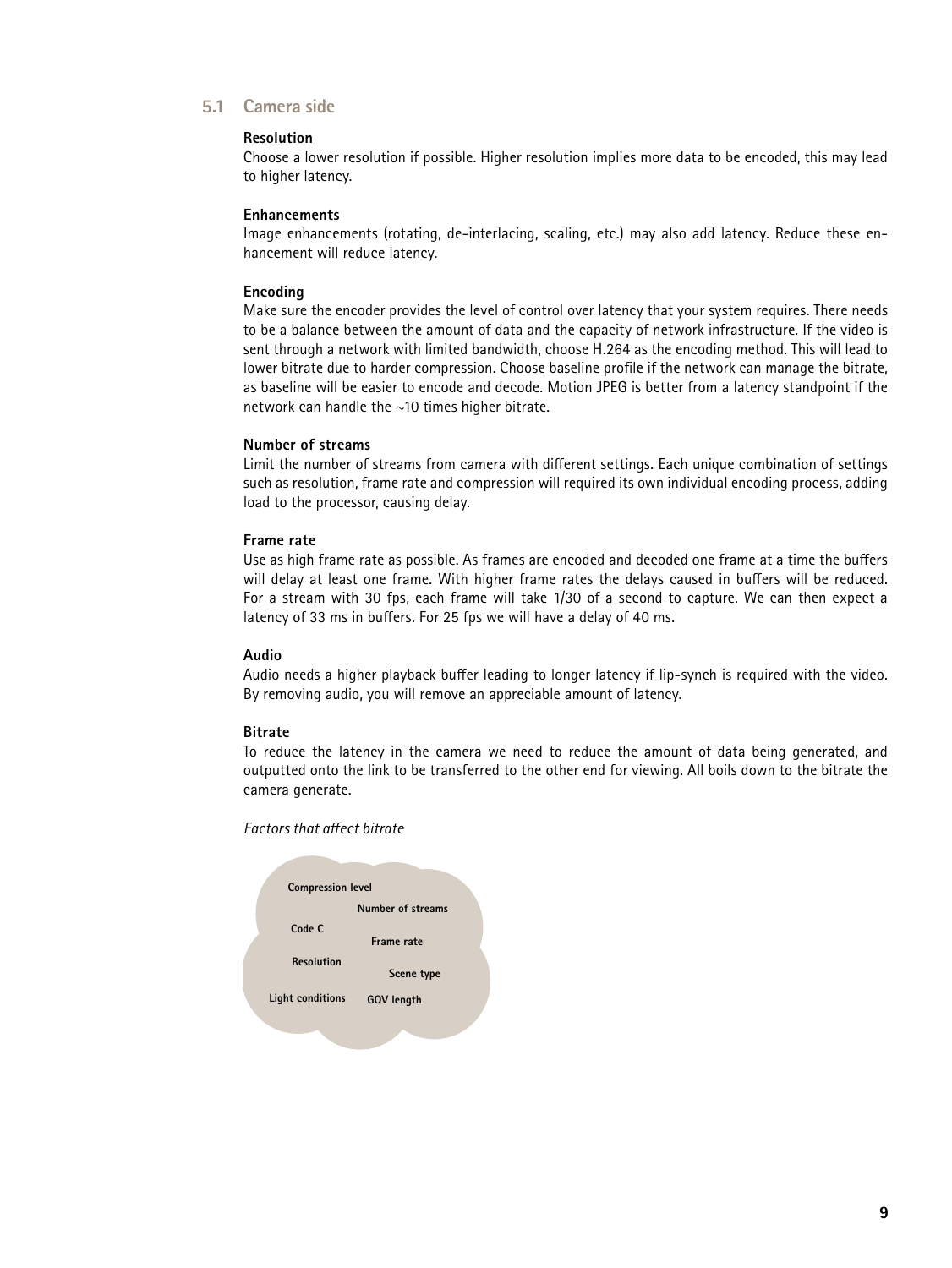#### **5.2 Network**

Many of the recommendations mentioned above are aimed at limiting the total data volume being sent though the network. In most cases, a limited network is the largest contributor to the end-to-end latency. If the network has a high capacity then many of the above recommendations are not needed.

Make sure that your network has a good quality of service, and that all the hops within the network are configured to suite your video demand. Make sure that your bitrate over the network is guaranteed to be able to deliver the data output from the camera.

#### **5.3 Client side**

There is much to be done on the client side to reduce the end-to-end latency. Improvement in the client side will make the most impact on the total latency.

#### **Processor and graphic card**

The CPU plays a central role in the client side latency. Make sure that you have a good processor with enough capacity to process the video stream and handle other requests simultaneously. Make sure you have a good graphic card updated with the latest firmware with good support for decoding.

#### **Viewer/VMS**

Selection of viewer: make sure that your viewer doesn't have an unnecessarily long play-out buffer. If it does, try to change it. Some viewers will have up to a few seconds of buffer. The video buffer compensates for variations introduced by network transport. The buffered frames are decoded and played out at a constant time interval, achieving a steady video stream. Use a sufficiently sized play-out buffer in the media player on the receiver side to control latency, but be aware of the cost of video jitter.

In AXIS Media Control, you have the choice in increase or decrease this buffer to find the optimal value between the trade-off of Jitter and latency.

#### **Display**

Use display with as short refresh rate as possible. Another important step in getting a more pleasant live view is to adjust the screen frequency to a multiple of the capture frame rate of the camera. An example would be 60Hz for 30 fps mode or 50 Hz for 25 fps mode. However, this does not affect the latency. Be sure to keep the graphic card's driver updated.

## 6. Conclusion

The process of live streaming in IP video surveillance is capturing in the camera's device, packaging and transporting through the network and unpacking in the receiver to display. Each of these steps can add more or less latency.

On the camera side the process is largely a shooting, enhance processing and compression and packaging. Roughly speaking, each frame takes a time gap of 1 / 30s exposure. It then requires a millisecond (ms) to scale and encode the image. The encoded image is then chopped up and packaged for the network. Finally, an image is outputted onto the network every 33 ms. The time it takes for this process in the camera is under 50 ms. It varies slightly depending on whether the frame is an I- or P-frame and which camera it is (PTZ excluded). The variation is typically around 10 microseconds. In the big picture of end-to-end latency, the camera only contributes to a small fraction of the total latency.

The network latency can be very large or very small. It is the most unpredictable factor in the end-toend latency equation. Invest in a good network between the cameras and the client makes the network latency more predictable. Network latency depends very much on the data to bandwidth ratio. Although a lot of configuration in the camera can be made to reduce the latency, the main goal of these configurations is to reduce the amount of data generated, hence reducing packets in the network.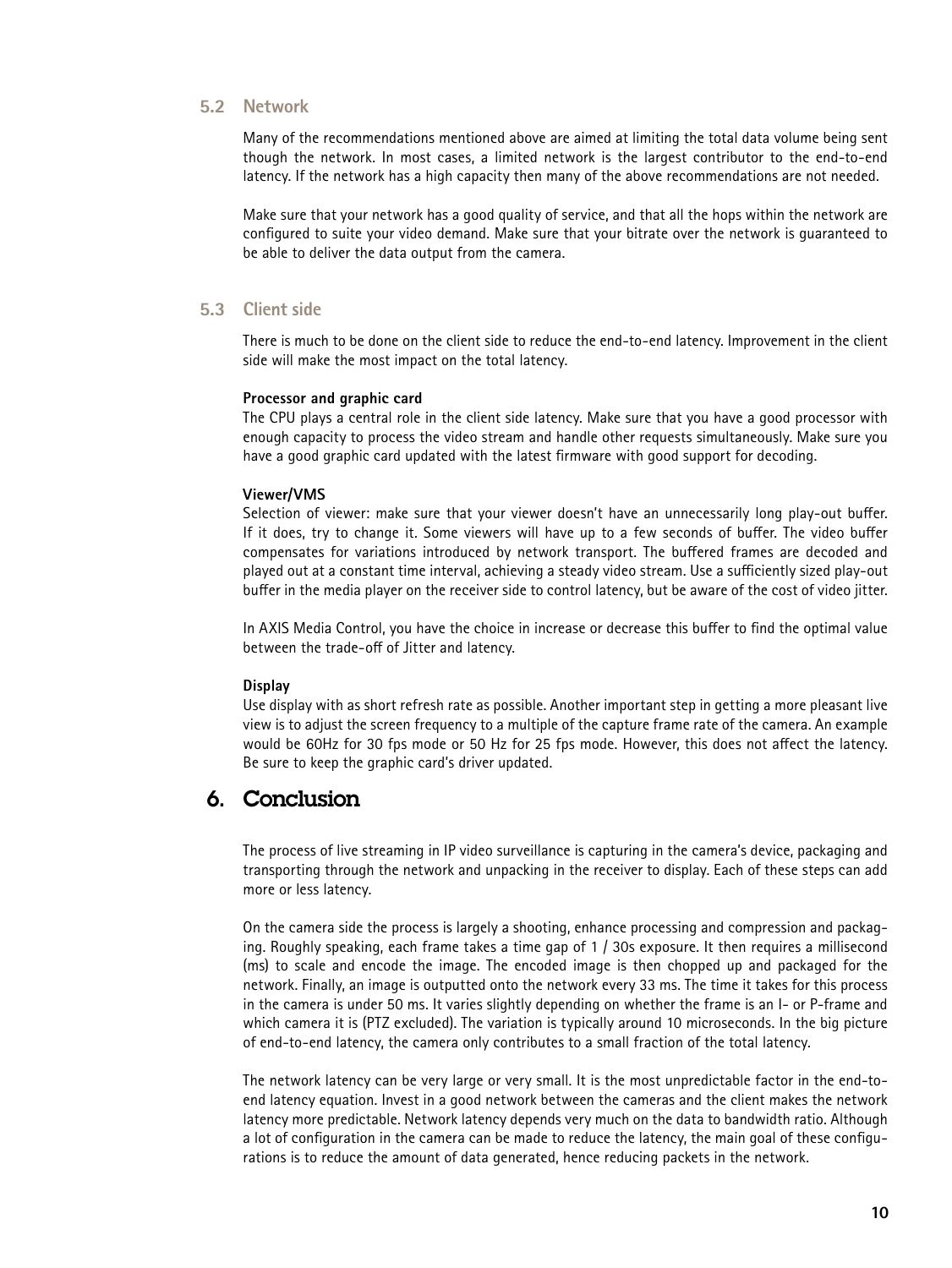In the client side, data is received and buffered to be sorted and queued out to the graphics card and monitor. The receiving buffer in the client is the part that affects the latency the most, even up to several seconds. With a big buffer the chance of jerky video stream is reduced; video will be able to play evenly. However, that comes with a cost of added latency. A small buffer holds "fresh pictures" with short latency, but risk of jerky video stream.

To reduce latency is always a question of cost. Reduce the quality of the video or invest in a good network and good client side hardware and software. Usually the first choice is not preferred. Focusing in improvement in the two later choices will be a better return of investment in the context of latency.